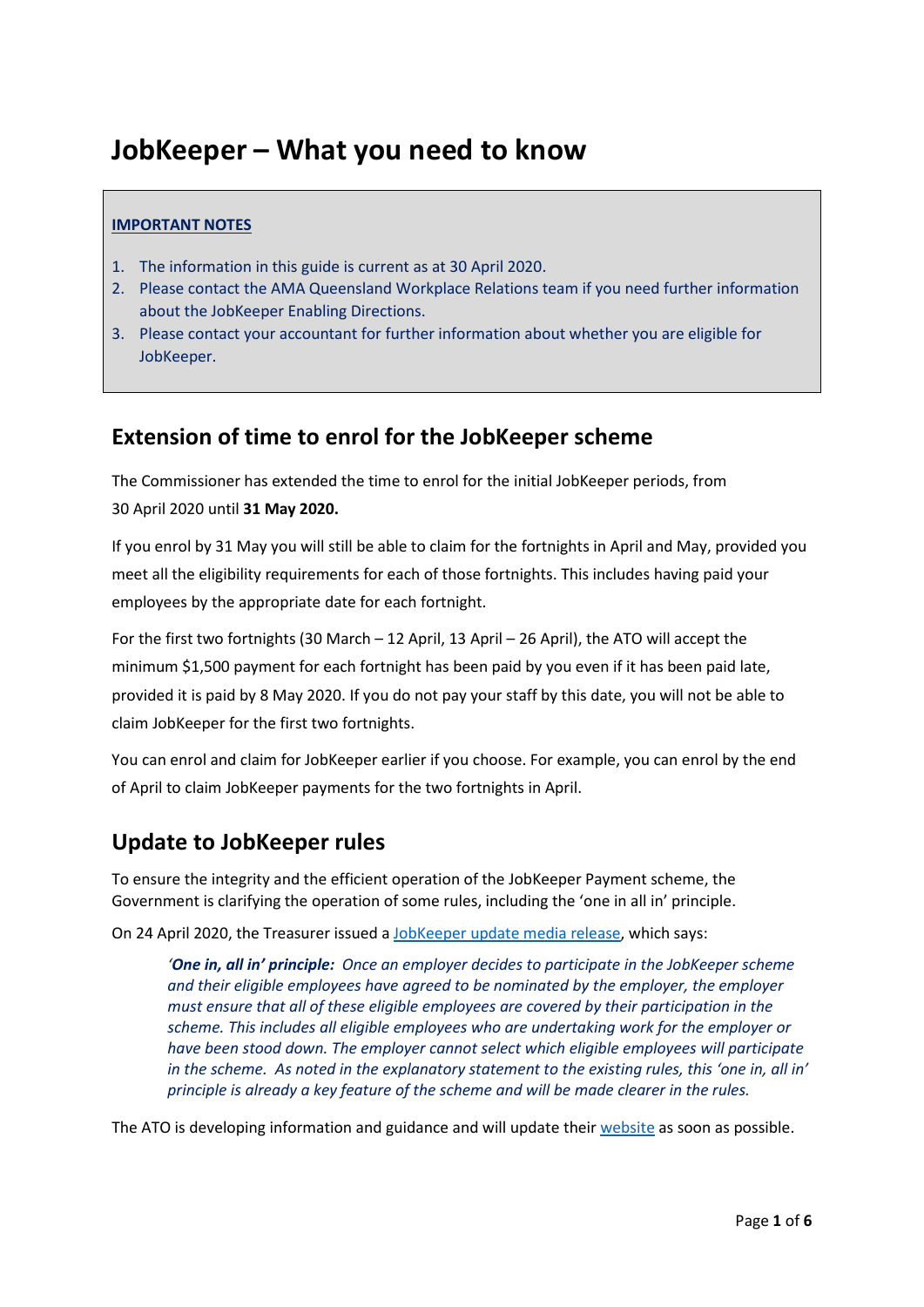# **JobKeeper Enabling Directions**

### **Overview**

On 8 April 2020, the *Fair Work Act 2009* was amended<sup>[1](#page-1-0)</sup> to allow employers participating in the JobKeeper Scheme to:

- Issue various directions to staff to reduce hours/days (with commensurate reductions in salary) or change duties/days/location
- Effectively require staff to take annual leave.

In the legislation, the directions are referred to as *"JobKeeper enabling directions".*

### **JobKeeper Legislation**

Part 6-4C of the *Fair Work Act 2009* allows an employer who is entitled to the JobKeeper payment in relation to a particular employee to give a temporary *'JobKeeper enabling direction'* to that employee.

The JobKeeper enabling direction to the employee could be about:

- reducing the employee's ordinary hours of work
- the duties to be performed by the employee, or
- the location of the employee's work.

JobKeeper enabling directions temporarily modify employment terms and conditions in the way that is specified in the direction.

The employer must also still comply with:

- requirements to pay wages
- general protections laws
- unlawful termination laws
- anti-discrimination laws
- laws dealing with health and safety obligations of employers and employees, and
- workers' compensation laws.

#### **Unfair dismissal laws still apply.**

#### **A JobKeeper enabling direction must be in writing.**

To be entitled to a JobKeeper payment for an eligible employee, an employer must pay amounts totalling at least \$1,500 for the relevant fortnight to or in respect of the employee. This is called the wage condition.

There are safeguards that ensure that an employee's hourly base rate of pay cannot be reduced. The employer must meet the minimum payment guarantee. This means that they must pay the employee for the relevant fortnight the greater of:

- amounts totalling at least \$1,500 (the JobKeeper payment), or
- the amount payable to the employee for the work they performed.

<span id="page-1-0"></span> $1$  By the Coronavirus Economic Response Package (Omnibus Measures No. 2) Act 2020 – refer Schedule 1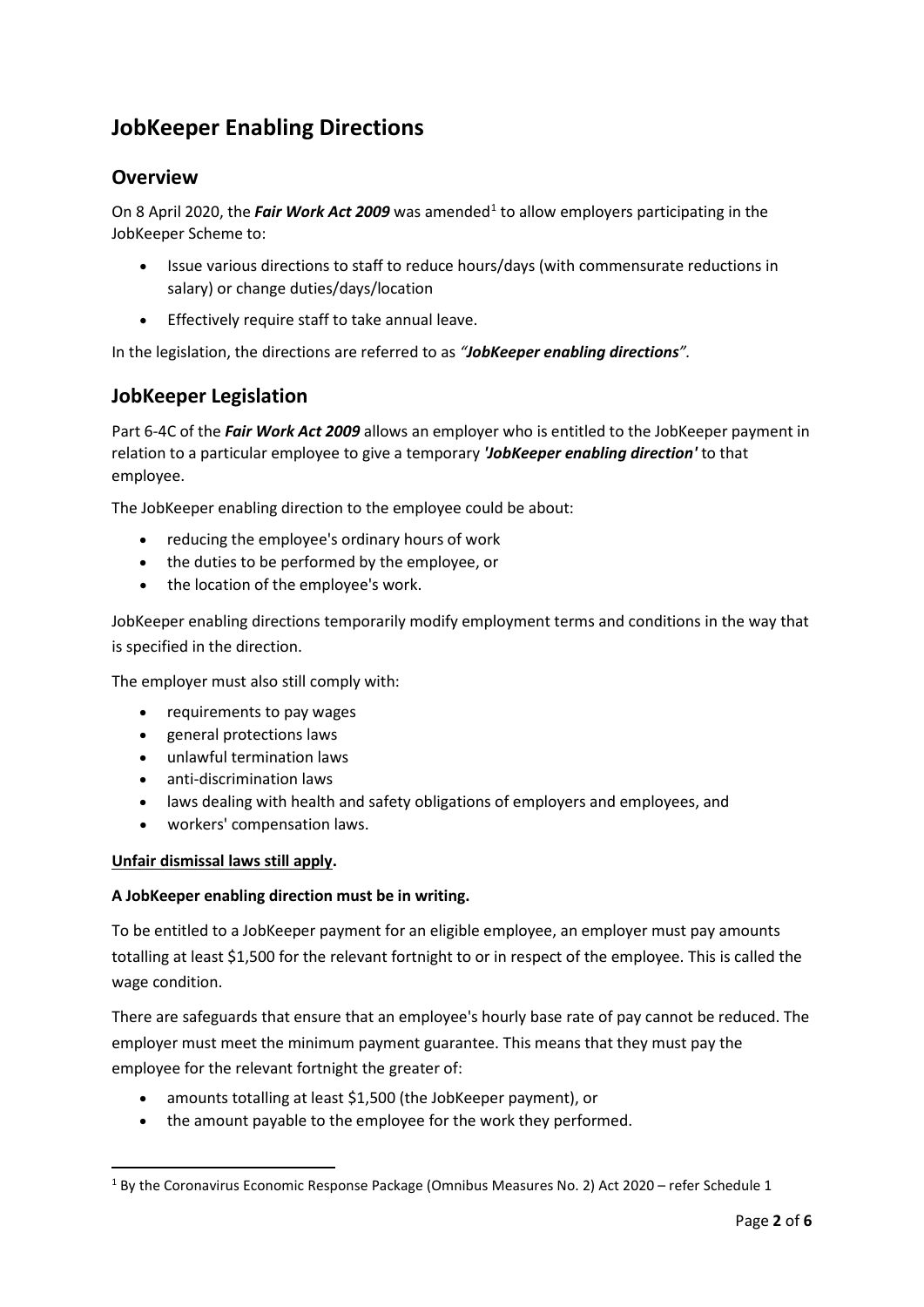The total of \$1,500 includes:

- salary, wages, commission, bonus or allowances paid to the employee
- tax withheld
- salary sacrifice superannuation contributions, and
- agreed deductions.

An employer who qualifies must consult with an employee (or the employee's representative) before giving a JobKeeper enabling direction. Also, the direction cannot be unreasonable in all the circumstances. For directions about duties or location of work, a direction must be necessary to continue the employment of one or more employees of the employer.

### **Who does the JobKeeper legislation apply to?**

The changes to the *Fair Work Act 2009* apply to national system employers who are eligible to and are participating in the JobKeeper Scheme and their eligible employees. For employers with a turnover of less than \$1 billion, this means the employer must have suffered a reduction of at least 30% of turnover when compared to a previous period. Further detail can be found in the Rules. $2$ 

An eligible employee is one who was employed by the employer on 1 March 2020 (a person remains an employee even if stood down under s.524 of the *Fair Work Act 2009*). Long term casuals are also eligible. Additionally, the eligible employee must be an Australian resident or hold a Subclass 444 Visa.

Employees must agree to be nominated for JobKeeper payments. An employer must notify an individual if the employer has applied for a JobKeeper payment in respect of that employee.

An employee ceases to be eligible for JobKeeper payments in certain circumstances such as if they are totally unfit for work in a particular fortnight and are receiving workers' compensation payments for some or all of that fortnight.

### **What are the pre-conditions before issuing directions?**

#### *Eligibility*

An employer must be entitled to the JobKeeper payment in relation to a particular employee to give directions or enter agreements with that employee under Part 6-4C of the Fair Work Act.

#### *Prior Consultation*

Employers are required to consult with staff before issuing a direction under the amendments. Employers are required to keep a written record of the consultation.

If, after consultation, an employer wishes to proceed with the issuing of a direction, the direction must be in writing. *It may be required to be in a particular form*. [3](#page-2-1)

Three (3) days must elapse between the start of consultation and the giving of a JobKeeper enabling direction unless the employee agree to a lesser notice period.

<span id="page-2-0"></span> <sup>2</sup> Coronavirus Economic Response Package (Payments and Benefits) Rules 2020

<span id="page-2-1"></span> $3$  If Regulations require it.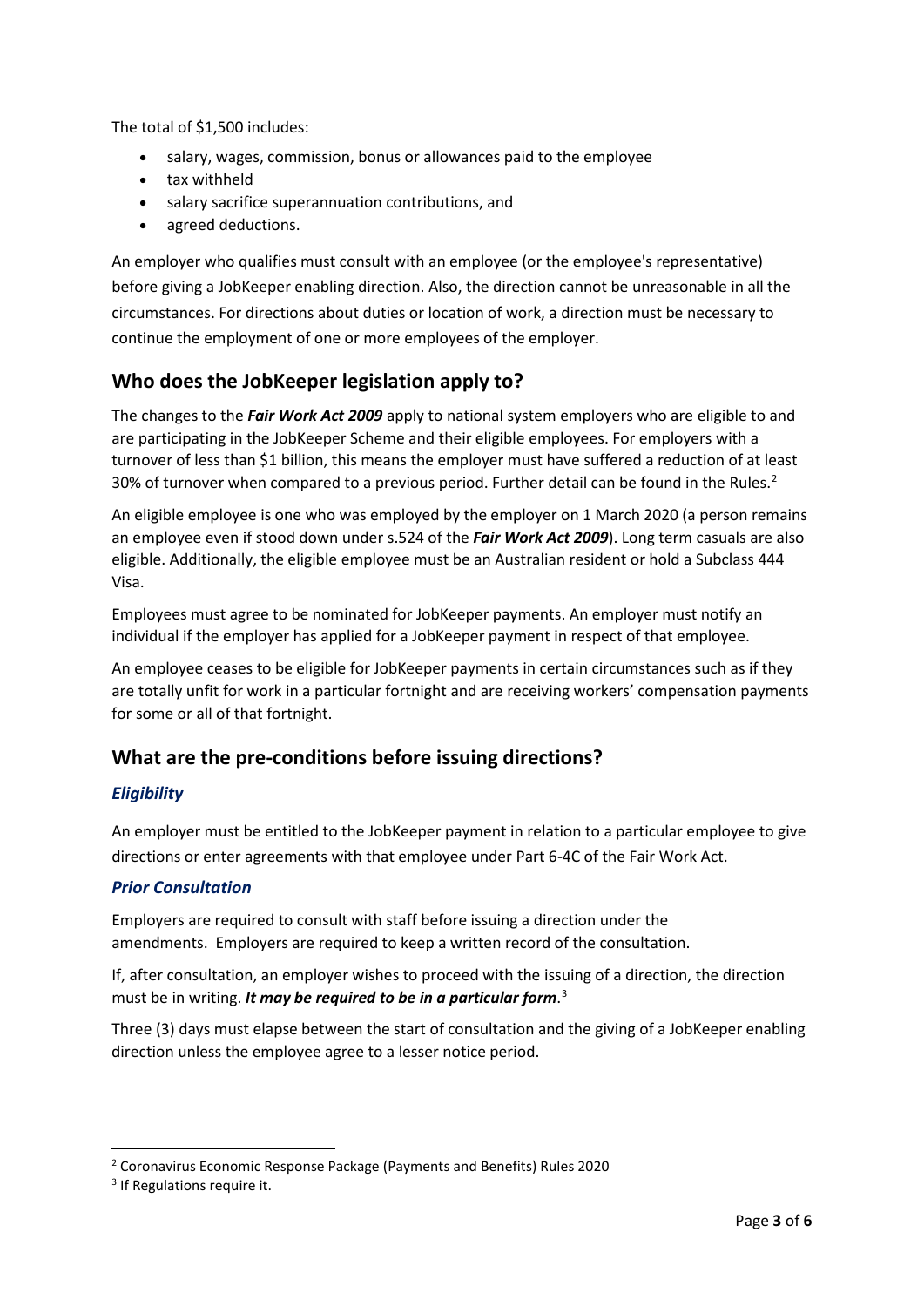#### *Direction must be reasonable and reasonably necessary to continue employment*

A direction must be reasonable in all the circumstances and necessary to continue employment of one or more employees.

How this will be interpreted in practice is not yet known. A note in the legislation says that the impact of a direction on an employee's caring responsibilities must be taken into account in assessing reasonableness.

It is expected that some latitude will be given to employers, but the power to issue JobKeeper enabling directions is an extraordinary one and employers should be able to explain the rationale for these directions if required to do so.

#### *Direction must be because of Covid-19 and be safe*

A JobKeeper enabling direction can only be given because of changes to the business attributable to the Covid-19 pandemic or government initiatives to slow the transmission of Covid-19.

Additionally, a JobKeeper enabling direction must be safe.

#### *JobKeeper payment must be passed to the employee*

It is also a condition that the JobKeeper payment must be passed on in full to the affected employees.

#### **What type of directions can be given?**

#### *Change Ordinary Hours of Work*

A direction reducing an employee's ordinary hours of work is called a *'JobKeeper enabling stand down direction'.*

By giving an employee a JobKeeper enabling stand down direction, an employer that is entitled to the JobKeeper payment in relation to that employee can direct the employee to:

- not work on a day or days that the employee would usually work
- work for a shorter time than the employee would normally work on one or more days, or
- work fewer hours than the employee's ordinary hours of work.

An employer can give a JobKeeper enabling stand down direction if the employee cannot be usefully employed for their normal days or hours because of the COVID-19 pandemic or government initiatives to slow the transmission of COVID-19.

While a JobKeeper enabling stand down direction applies, the employer must ensure the employee's hourly base rate of pay is not less than what would have applied if the direction had not been given. The employer must also meet the wage condition and minimum payment guarantee.

A direction does not apply if it is unreasonable in all of the circumstances. For example, a direction may be unreasonable depending on the impact it will have on the employee's caring responsibilities.

The employer must also have consulted the employee or their representative before giving the direction.

A JobKeeper enabling stand down direction will not apply to periods when the employee is taking paid or unpaid leave authorised by the employer.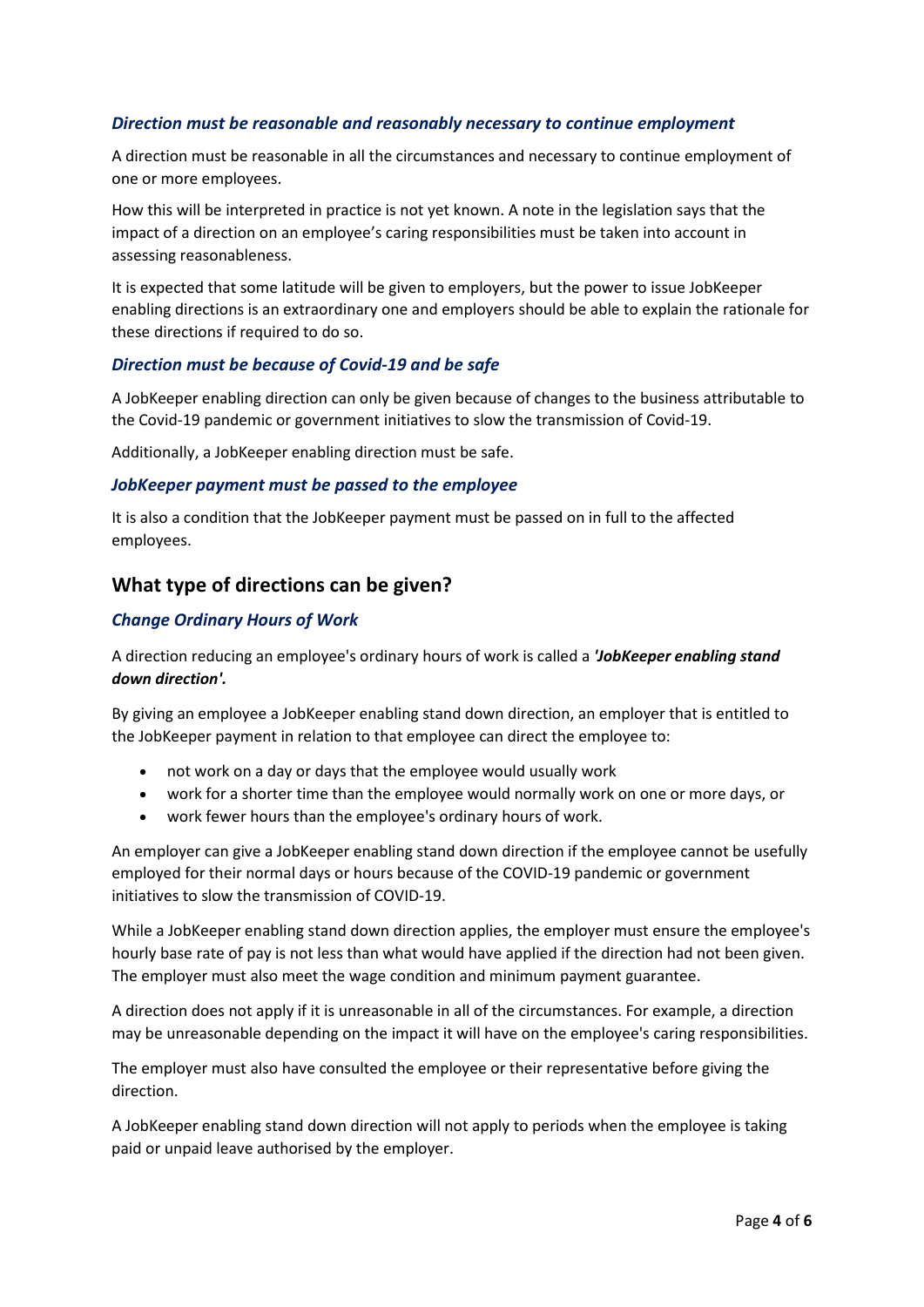#### *Change Location*

A direction can be given to change location of place of work (including to the employee's home) provided the changed location is suitable and does not require the employee to travel a distance that is unreasonable in all the circumstances.

#### *Change Duties*

A direction can be given to require employees to perform any duties within their skill and competency, i.e. the employee can be required to 'act down' or 'act up'.

If 'acting down', there is to be no reduction to the hourly rate of pay.

If 'acting up', and the Award prescribes a higher rate of pay, the employee must receive the higher rate of pay.

#### **JobKeeper agreements**

Part 6-4C also allows an employer that is entitled to the JobKeeper payment in relation to a particular employee and that employee to make an agreement about:

- the days or times when the employee is to perform work, or
- the employee taking annual leave, including at half pay.

#### **JobKeeper agreements must be recorded in writing.**

#### *Change Days or Times*

A request can be made to an employee for them to work on different days or at different times compared to their ordinary days or times of work. Overall, days/hours worked must not be reduced under this request.

The employee cannot unreasonably refuse the request.

This section does not specify whether penalty rates will apply to the changed days/times. For example, if an employer requests an employee to work outside the normal span of hours or on a Saturday or Sunday, it is unclear if penalty rates apply.

#### *Annual leave*

A **request** can be made by the employer for the employee to take paid annual leave.

The employee must consider the request and not unreasonably refuse it.

Note that if the employee agrees to comply with the request, he/she must retain a balance of paid annual leave of not less than 2 weeks.

An employer and employee can also agree in writing to take twice as much annual leave, at half the employee's rate of pay.

### **How does service/benefits accrue?**

During the period of a JobKeeper enabling direction, affected staff continue to accrue service and benefits at the pre-direction rate. In other words, an employee whose hours have been reduced by half because of a JobKeeper enabling direction will continue to accrue leave based on pre-direction hours.

Leave continues to accrue during the period of a JobKeeper enabling direction.